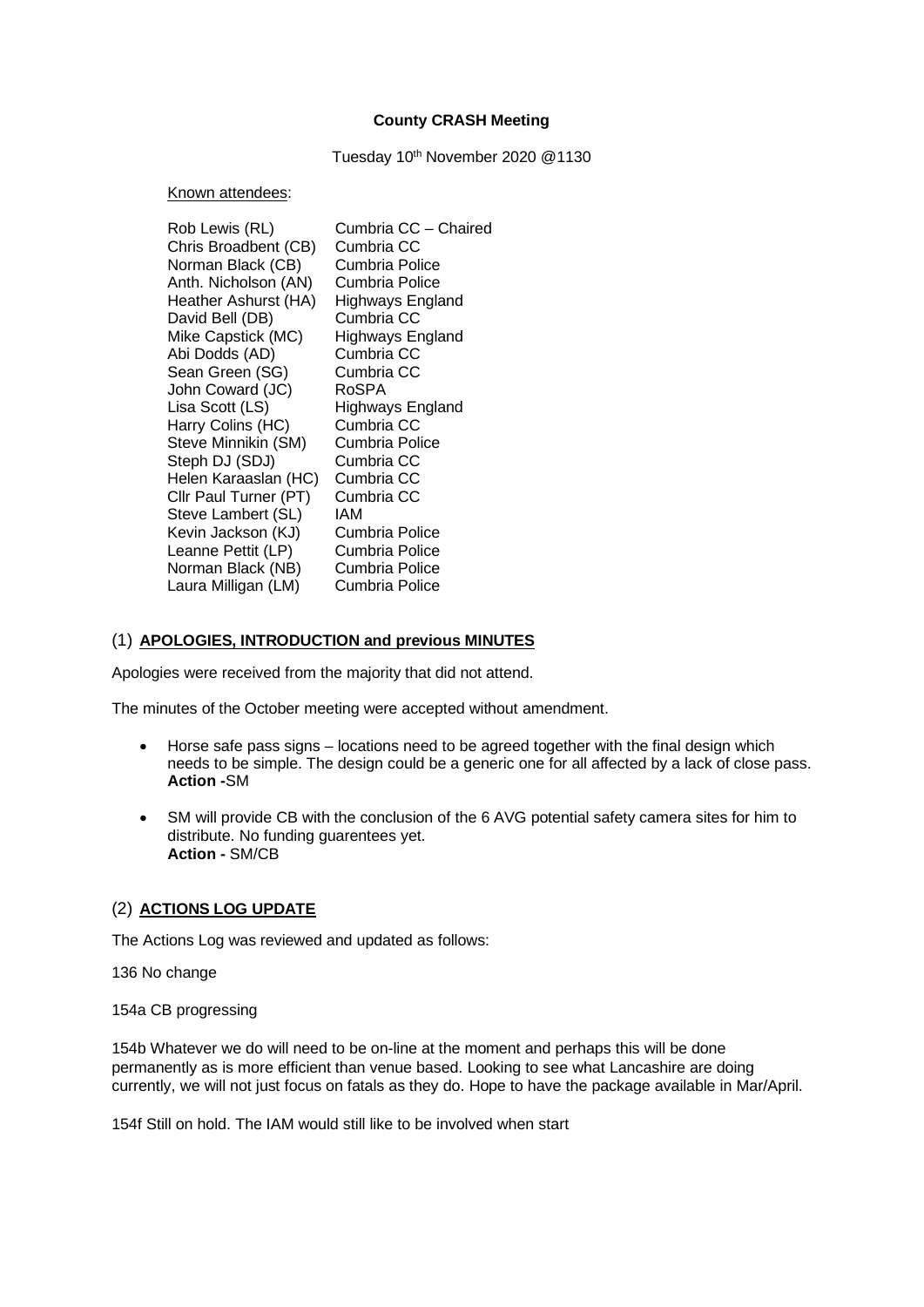# (3) **ROAD SAFETY CONCERNS RAISED AT THE LOCAL CRASH MEETS**

- KJ advised that he is having problems getting into Dallam school following a recent incident where a girl was seriously injured running out of a vehicle. **Action -** A letter will be sent to the Governers. RL will assist where he can.
- Grasmere safety camera van hard standing (request from several months ago). **Action** -KJ to contact HK to see implemented. RL confirmed that he will fund.
- LP stated that her local CRASH is swamped with local concerns/issues needs to be a better way of filtering/controlling and prioritisng these. SM agrees and is working to resolve this for the good of all the CROs.
- CB mentioned his past request for a local CRASH report to be provided to the Council's Highways Working Groups on a quarterly basis – we will use the format provided by SDJ if the other CROs agree. **Action** - CB to pursue.
- NB will provide the minutes of his local meeting of today when typed up.
- CB asked the CROs to place him on the local crash meeting circulation and to receive their minutes from now on. **Action** – CROs
- CB will put the minutes of the County meetings on to the Useful Docs area of the CRSP website each month.

## (4) **KSI (and RTC) FIGURES (Last 3 years)**

- CB advised that there are delays with the Power BI launch of the DfT which will help us to better understand the local collisions profile.
- RL asked SM to provide data for 2020 to date via CIRTAS Gateshead. **Action -** SM

## (5) **EDUCATION / INITIATIVES / SOCIAL + MEDIA COMMUNICATIONS PLAN**

• DD on leave, but had sent through a report of recent work.

## (6) **AOB inc. FUNDING REQUESTS**

- SM advised that Operation Tutelage is underway, which is a national approach to cracking down on non- insured vehicles and makes use of ANPR combined with other data derived from smart systems.
- PCC has a small amount of funding available said LM. HC was interested in using this for some small police signs elating to parking issues. CB was requested to distribute the link below to CRASH and the CCC community section for their information.

**<https://cumbria-pcc.gov.uk/what-we-do/funding/property-fund/>**

• LS advised that she will send CB an agreement to sign for £19.8K funding to be spent on their priorities

*The spending must be against the SRN priorities of commercial vehicles, pedestrians, road users aged 70+ and car drivers and be aimed at the end user (not for equipment or staff time / training etc). There will also be an expectation that partners will sign up to the DfBB campaign before 31 March.*

• DVSA/HSE agricultural vehicle event is being planned, an Operation Vertebrae will take place on the M6 looking at general compliance. Operation Tramline training is still available but there are funding issues – LS will keep us informed on these. **Action -** LS